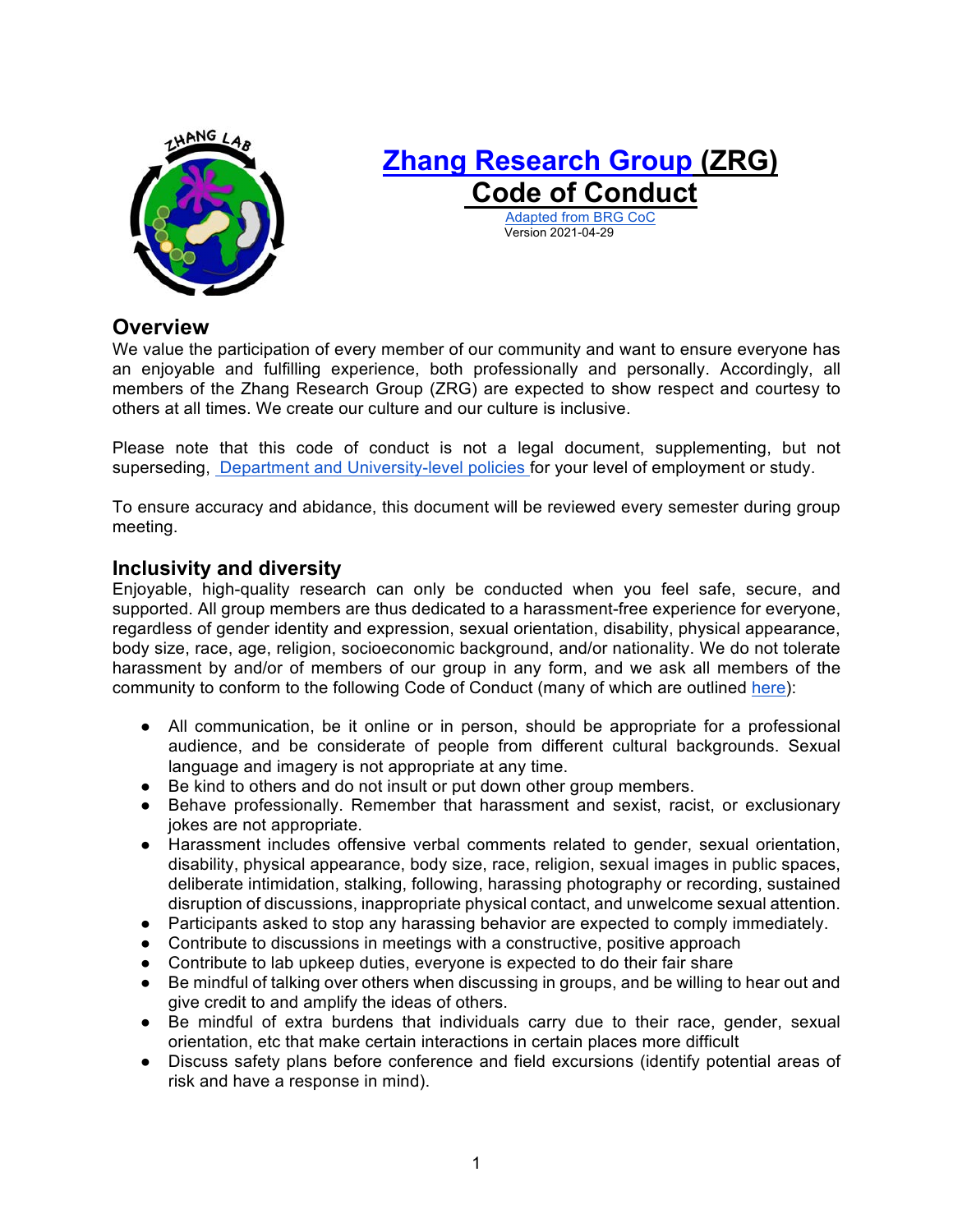● Include colleagues at conferences, have a plan for a buddy system, be proactive to include people in conversations and invite colleagues at social-professional gatherings

 In addition to making group members feel safe and secure, diversity and inclusivity has numerous benefits to us all. Put simply, the greater the mix of people in our group, the greater the mix of skills, experiences, perspectives, and ideas we can collectively draw on. But the benefits of diversity and equality cannot be fully achieved without creating an inclusive environment.

 Xinning will discuss the Code of Conduct with lab members who violate these rules, no matter how much they contribute, or how specialised or needed their skill set. If inappropriate behaviour persists after this initial discussion, formal processes, in line with Princeton's work practice policies, will commence. To report an issue, please contact Xinning Zhang; all communication will be treated as confidential unless mandatory reporting is required. If you do not feel comfortable contacting Xinning directly, please feel free to contact, for graduate students, the Director of Graduate Studies, the Natural Sciences Dean for Diversity, Equity and Inclusion or Natural Sciences Dean for Academic Affairs, and for postdocs and staff, the Department Diversity Committee Faculty Members. Confidental guidance is also available from CPS for graduate students or through CareBridge for graduate students, postdocs and staff.

# **Mental Health**

 There is increasing evidence that certain attributes of academic research, including PhD-level and post-doctoral studies, are detrimental to mental health. Specific factors driving this include:

- Low pay and quality-of-life issues, particularly as a function of living in an expensive town
- Long time commitment (often 5+ yrs) to PhD
- Year by year contracts for post-docs and some research staff
- ● Feelings of isolation in your research; e.g. everyone has their own topic and it can often feel as if you are working on your own
- ● Uncertainty in your research, although it should be noted that, in research of all kinds, it is not just the outcomes that are uncertain, but the questions themselves!
- Uncertainty in your post-PhD career
- ● So-called "negative results"; i.e. at some point in your research it is likely that certain questions will be more challenging to answer than anticipated, or that you will feel you have spent days/months/years toiling with little to show
- ● Burnout; i.e. feeling the need to work endless hours to make up for the above issues, and the subsequent exhaustion, encouraged by a "non-stop" work culture in academia
- ● Dealing with discrimation, stress and trauma of being a member of a historically excluded demographic from the academy.

 All PhD and postdoctoral researchers (as well as grant-supported researchers and untenured faculty) come across some or most of these issues at some level. I strongly encourage everyone in the group to take an active and pre-emptive approach towards the maintenance of their mental health. In particular, we, as a lab group:

- *Support individuals making the best choices for themselves career-wise and personally. Beyond the lab group and department, career counseling and guidance can be obtained at the PU Career Center.*
- Encourage and support each other to look out for ourselves and each other.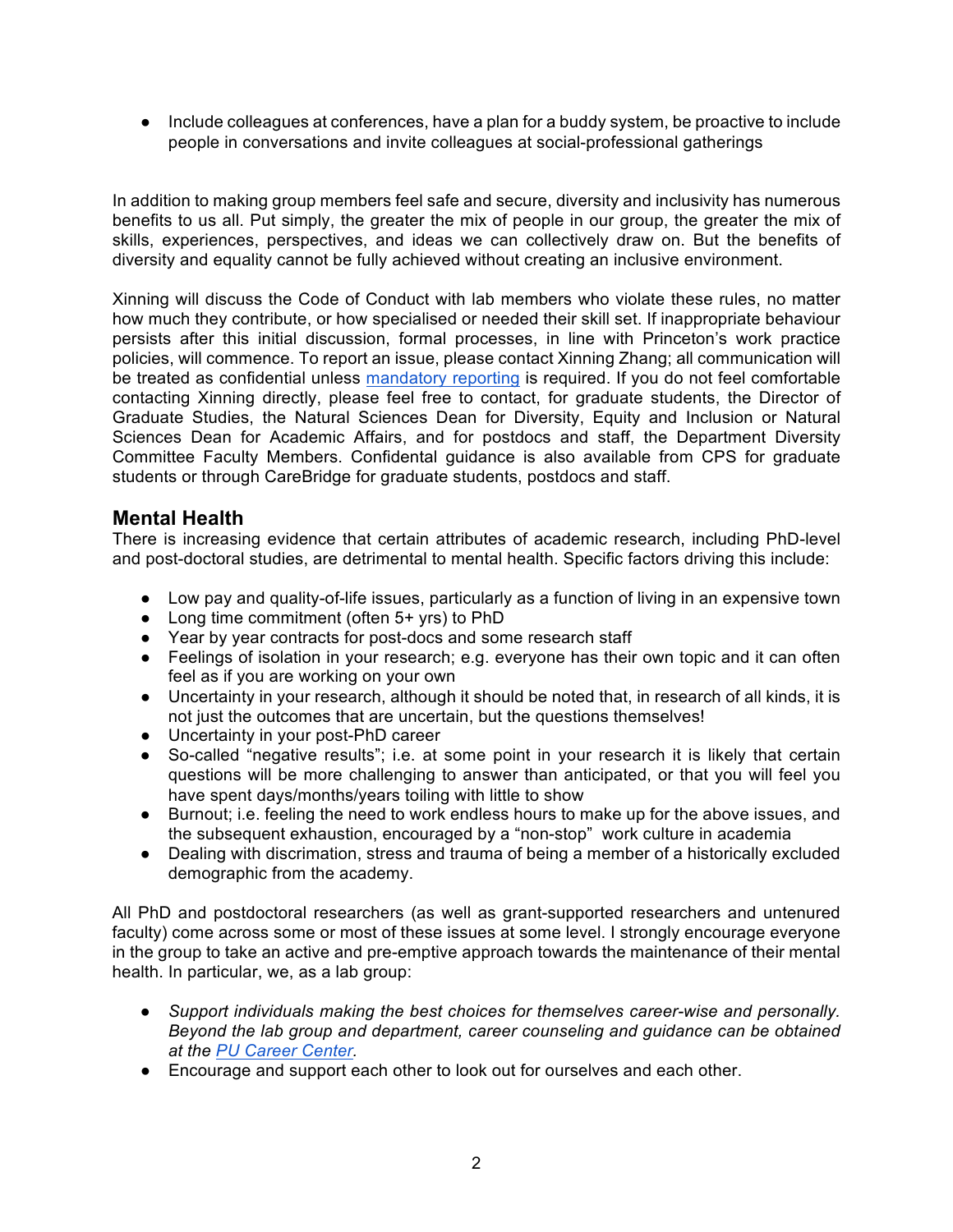If there is anything that is placing undue stress, or preventing you from performing at your potential, please do not hesitate to let Xinning, the Director of Graduate Studies, or Bess Ward the department chair, know so that we can help.

 You should also be familiar with resources on campus: Counseling and Psychological Services Mind Body Programs **Center for Career Development** 

Every effort will be made to help you access the right support networks.

## **Outputs, publication expectations and standards, and open science**

 Where possible, all research outputs (e.g. papers) will be published 'Open Access' (OA) (preferably Gold or Diamond OA; for definitions, please see the Open Research Glossary), with manuscripts, decided on a case by case basis, uploaded to a relevant pre-print server (e.g. bioRxiv, EarthArXiv) prior to journal submission, review, and (hopefully) publication.

 Authorship and Acknowledgements on any manuscript or presentation will be openly discussed in group meetings and should, if possible, include everyone who has made a significant contribution to the work. A "significant contribution" can include but is not limited to, interpretations of primary data and development of ideas presented in the work; it need not include data curation or financial contribution to the work undertaken. The order of authors on a manuscript or further information); in the case these contributions are equal, authors should be listed alphabetically by surname. Where conflict arises, Xinning will facilitate discussion to help resolve presentation should be dictated by the relative contribution made by each author (see here for this.

 An open dialogue is encouraged, ideally via authorship, contribution, expectation 'check-ins' that will likely occur several times over the lifetime of the study for each researcher involved in a project. It is especially important to clarify expectations and roles at the initial stages of a project so that project members can make fair decisions on time, effort, and project scope. This applies particularly with collaborations across groups when long periods of time can easily pass allowing miscommunications to easily arise.

To help inform Editors, reviewers, and readers of our papers, we will include an author contribution statement as part of a paper.

## *Manuscript publications;*

Papers must be shown to and receive formal approval from all co-authors (both inside and outside of Princeton) prior to submission; this is consistent with guidance provided by the Committee on Publication Ethics (COPE), who state that all authors must approve submission of work bearing their names. Please give co-authors at least two weeks to comment on paper drafts (esp. first submission drafts!); at busy times of the year, they may need longer. We also strongly suggest that the paper receives reviews from at least two colleagues prior to submission to your supervisors; this will help improve the final product, as well as providing a training opportunity. Upon submission, you are expected to provide all your co-authors with the complete submitted package as well as upload this to the manuscript folder on the lab google drive.

 \*\* Note that some ZRG research (funded by the Carbon Mitigation Initiative) is included in confidentiality agreements that clearly state we must obtain permission from CMI to publish data,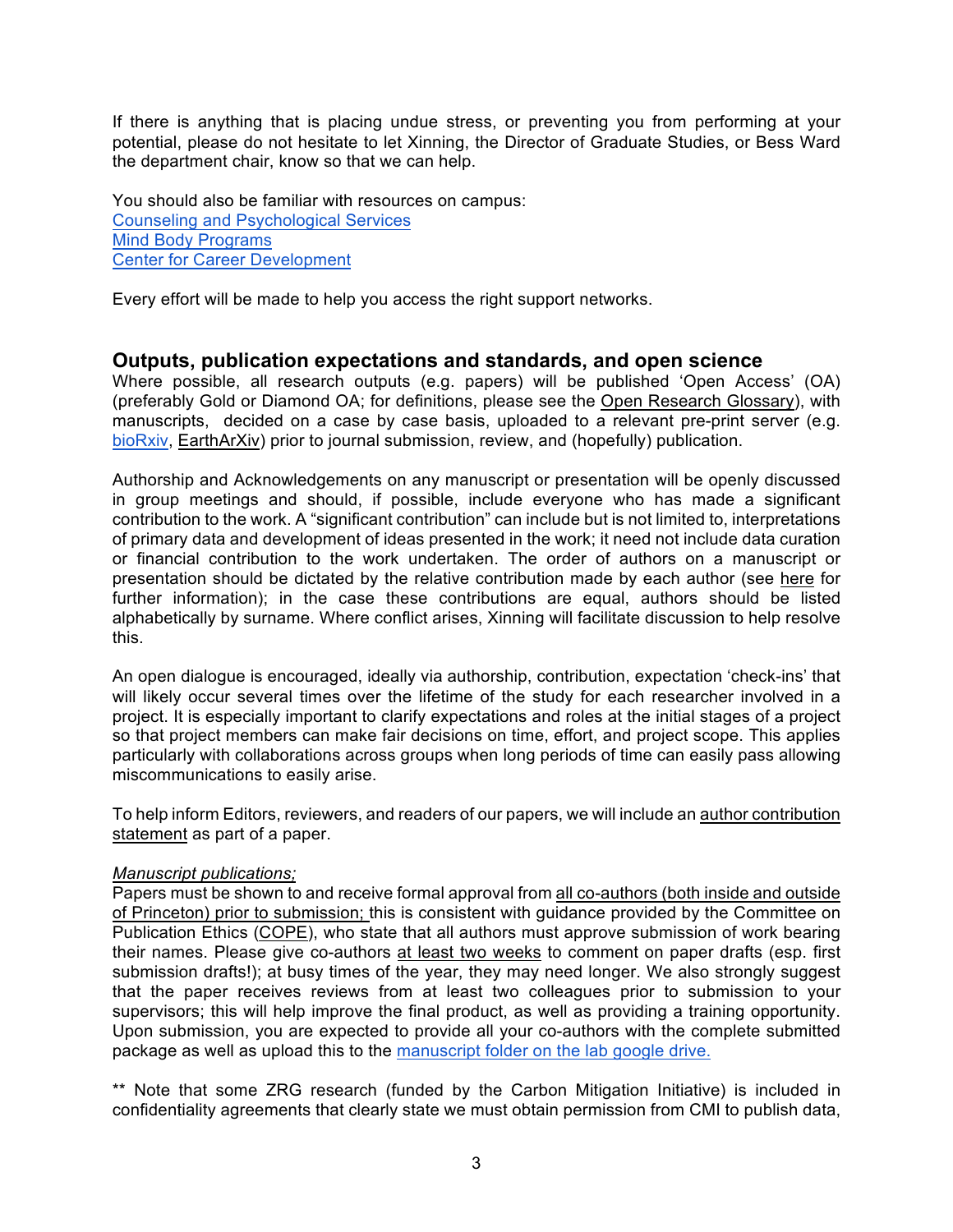and that they must have at least 28 days to provide approval. Explicit permission must be sought for *every* paper and published abstract/presentation; i.e. images approved for use in one paper may not be approved for a different paper. If you require any guidance regarding paper submission, please speak to Xinning. \*\*

Upon acceptance (or rejection) of your paper, you must inform all coauthors of the outcome as soon as possible and ensure all co-authors get a chance to look at and comment on page proofs (N.B. many errors can be introduced into manuscripts by the journal at this stage).

 Note that after paper acceptance, final text and graphics files must be sent, in raw format (e.g. .docx, .ai.) along with an accepted version (the so-called 'Author Accepted Manuscript' or 'AAM') to all co-authors for their records/use within 14 days; uploaded to the lab's manuscript google drive. A pdf of the AAM version should be sent to Eva Groves for posting on the lab website.

 Publishing in a timely manner is critical to scientific success as individuals, groups, and a society. We discourage "sitting on data" with data remaining unevaluated, unsynthesized and unpublished as this represents time and funding lost from individuals and tax payers. To promote timely publication, researchers, with the help of Xinning, will create and enact plans for publication at bi-annual career check-in meetings, group, and project specific meetings.

 If for some reason, a data set must "sit" longer than 6 months without being evaluated and written up, Xinning will make a decision, with advice from project members, on how to proceed and who to take the lead on writing. It is often the case that we are all too busy, committing to too many "active" projects at once; finding the time and mental bandwidth to write may mean cutbacks in current and new obligations.

## *Conference Presentations, Abstracts*

Conference abstracts must be shown to all co-authors (both inside and outside of the Zhang lab) at least one week before the abstract deadline**.** If the abstract represents a new piece of work for co-authors, you will need to share a slide deck of results and reasoning along with your abstract to obtain co-author approval, feedback. Upon acceptance (or rejection) of your abstract, you must inform all coauthors of the outcome as soon as possible.

You must also send a final draft of your presentation or poster to all co-authors (both inside and outside of the Zhang lab) at least one week before the date of presentation. Ideally, a near-final draft should be completed two-weeks before the date of presentation, so that it can be presented at a ZRG weekly group meeting; in this way, you will be able to receive feedback from your colleagues. Presentation and publishing ethics, both of which are at least partly captured by the Committee on Publication Ethics (COPE), state that all authors must approve submission and presentation of work bearing their names. The same applies to papers (see above). Note that after material has been presented at a conference, this must be sent, in raw format (e.g. .ppt, .ai) to all co-authors and data providers for their records/use within 14 days; if appropriate, this material can be uploaded to an appropriate online archive (e.g. FigShare, bioRxiv, EarthArXiv, ESSOAr) where it will be assigned a DOI, and will be useable and citable by the scientific community.

## **Work files, Raw and Processed Data outputs**

 All work-related files including raw (including lab notebooks), processed data, text files should be backed up by the lab members regularly (at least twice a year) to the Zhang Lab network drive (link to protocol). All presentations should be backed up to each lab member's folder within the Zhang Lab google drive and lab notebooks should be scanned and uploaded to the google drive at least once per year as well as deposited within the network drive in your directory. This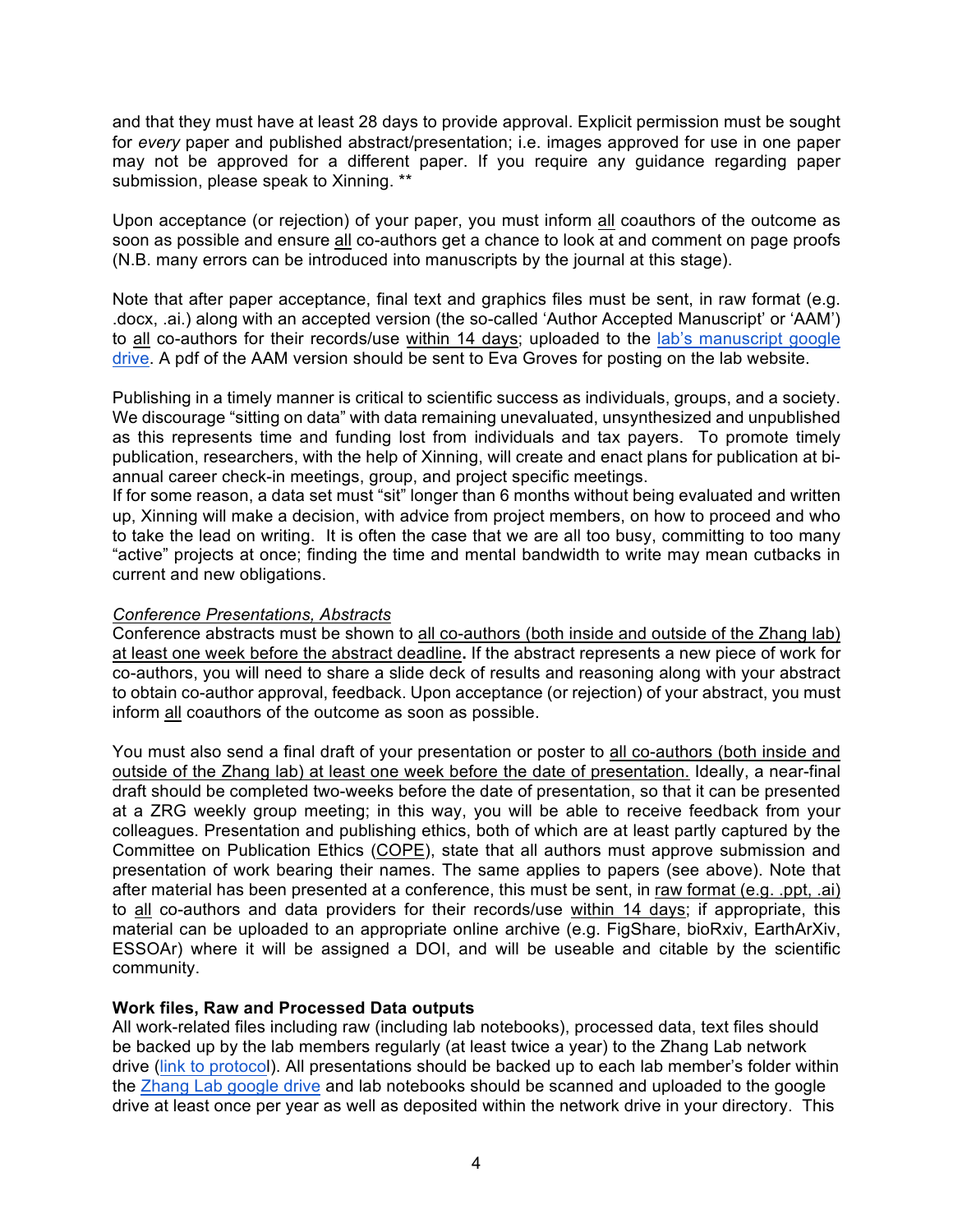is very important not only for ethical reasons but for actual data safety! Members of the team who have relied solely on cloud backups have unfortunately lost important data or had very difficult times recovering their data.

 Upon completion of a project and where data confidentiality allows, all data should be placed on alongside the manuscript on a repository such as figshare. A curated version of all datasets used during a project should be uploaded into the appropriate project folder on the Zhang Lab network drive (e.g. manuscript folder ). an appropriate repository with a DOI; in the case of publication, these data should be published

## **Conferences**

#### *Logistics*

 You will be supported (financially and otherwise) to attend and participate in conferences related to your research at a frequency of 1 national conference per year and 1 one international conference over the duration of the PhD and postdoc. As a grad student, you are highly encouraged to apply for travel funds available at PU (GEO dept provides \$1500 for conference support during the PhD) and through the conference itself. This is a CV bonus in addition to providing more conference flexibility to you!

 You can either pay conference and travel fees and be reimbursed, or direct me or Eva Groves towards any bookings you need. In either case, you are expected to register for the conference as student/postdoc sufficiently in advance to obtain discounted registration fees. When possible, you will fly economy class and book the cheapest accommodation possible. You are encouraged to share hotel rooms if travelling with colleagues but this is not mandatory as Xinning realizes there are circumstances that making sharing difficult (but please get her prior approval). You must book no later than 1 month in advance of the conference, and preferably earlier to obtain the lowest cost travel costs and accommodations.

 Some conferences that we regularly attend are below (this is by no means exhaustive, and other more specifically, ad-hoc meetings will likely arise):

 *American Geophysical Union (AGU) Annual meeting and AGU Ocean sciences meeting American Society of MIcrobiology European Geophysical Union (EGU) Spring Meeting Northeast Geobiology and related regional Geobiology meetings*  Gordon Conference Topical meetings (Environmental Microbiology, Chemical Oceanography, *ISME (International society for microbial ecology) ASLO International Geobiology Conference (Banff) Geobiology etc) Goldschmidt Geochemistry* 

 Note that we will typically aim to attend conferences '*en masse*', such that accommodation costs can be shared and, based on an experience, a more significant group 'impact' can be achieved. Exceptions can of course be made for conferences specific to your area of study and/or interest. If for reasons, only one or a few lab members can attend a conference, attendees are expected to report back on the " latest and greatest " to the rest of the lab in group meeting so that we can all benefit (there many also be a couple requests from lab members to attend a certain talk of broad interest to the lab for a report back to the lab).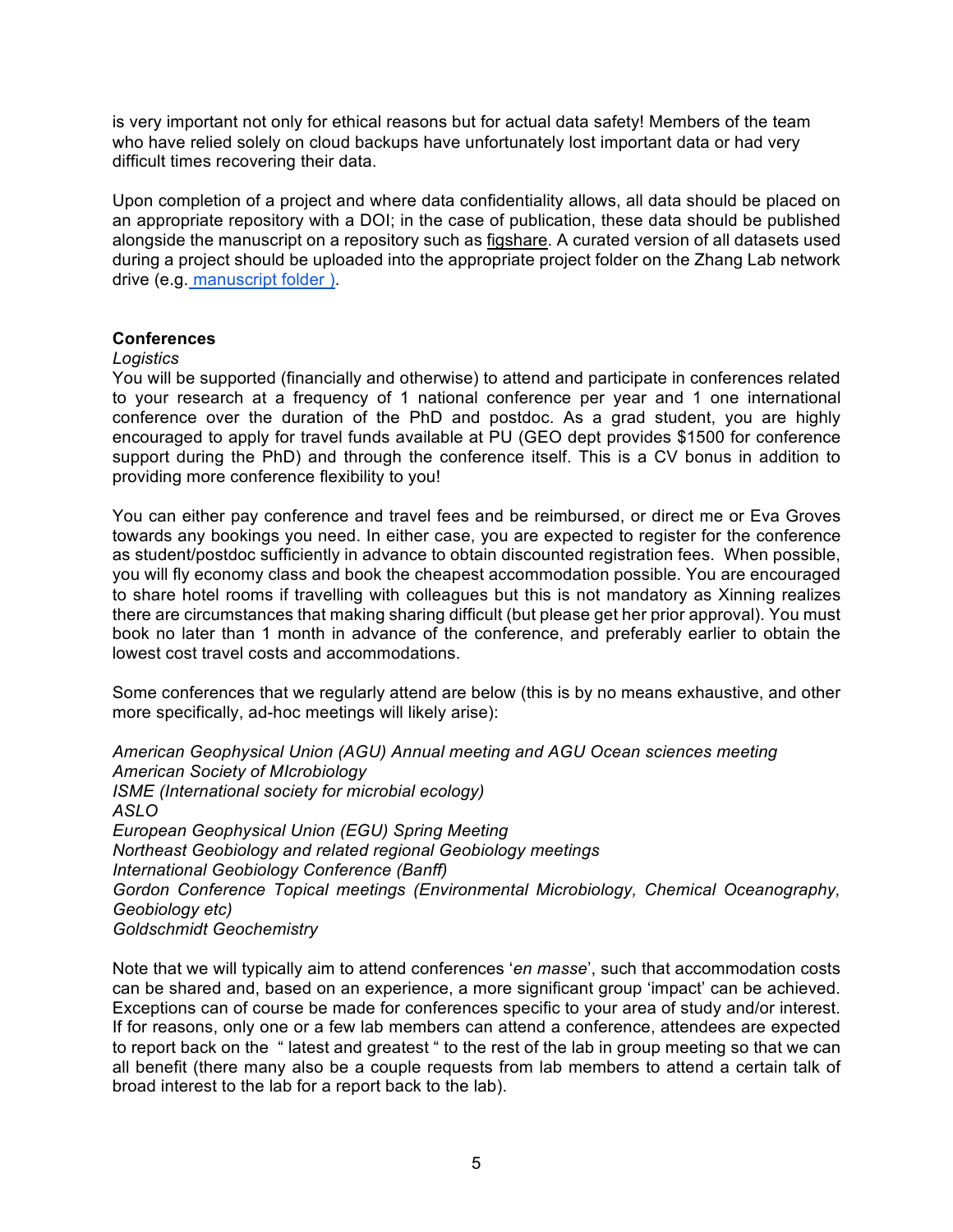#### **Working hours**

 I recognise that many of you have personal responsibilities and obligations in addition to your PhD and postdoc studies. I appreciate that, at times, it can be difficult to balance those demands, and that a classic '9-to-5' day may not be optimal. Because of this, the exact hours you choose to work is up to you. However, being on campus between 10:00a - 4:00p most days may help facilitate collaborative working and, we hope, lead to a more fulfilling research experience. In any case, communicating your regular availability to your group members is expected. Where possible, meetings and events will not be arranged outside these hours to allow participation by all ZRG members.

 We all have a life - work has to be balanced with all aspects of life. On average, work hours per week are expected to be 9\*5 = 45 hrs/week. Some weeks may be more physically or mentally intense than others depending on the specific work week with the understanding that group members may need some down time afterwards. While there is no upper limit for the hours a person can work, we stress paying strong attention to managing your fatigue and attention in the laboratory and commuting contexts for safety and setting a limit on work that allows you to maintain your physical and mental health.

Please inform Xinning of holidays (see section below) or notable absences in advance and add this information to the lab google calendar so that we know how to deal with emergencies in lab should they arise. Permission for holiday is very rarely required, but please respect key deadlines within the calendar year and the fact that we work in a research group. It is important to take holidays, respect weekends (or time in lieu) and establish a sustainable work-life balance. It is also important to respect the time and efforts of others, and the contribution of funders, and to note that effective working will improve the quality of your research and your work life with others. Where there are key time pressures, it is important to prioritise work. If you struggle with establishing a sustainable work life balance, please discuss this with Xinning at an early stage.

#### **Group Meetings**

 Zhang Lab Group meetings: Group meetings are typically held weekly during the academic year at 11 am via Zoom on Wednesday's. Summer group meetings are more casual, often occurring every two weeks (time TBD). All group members are expected to attend if they are not otherwise engaged in other research-related activities (e.g. at conference, attending training or a lecture, on vacation, have an unavoidable time conflict in the lab, etc...). Please let Xinning know if you will miss a meeting and why. This is an excellent forum for updating colleagues on project progress, developing research skills, mentoring, and widening our collective understanding. Meetings provide a forum for the presentation of results, such as 'dry-runs' of conference talks, and more informal discussions around research topics arising. As part of your professional training, you will be expected to lead a group discussion or journal club on a topic of your choice at least twice per term.

 Scheduling is overseen by a different lab member each semester and the schedule can be found at this <u>link</u>.

#### Joint group meeting

 Zhang and Ward research groups meet during the academic year on Fridays from noon - 1pm for research presentations by group members (typically 2 x 30 min talks). All group members are expected to attend.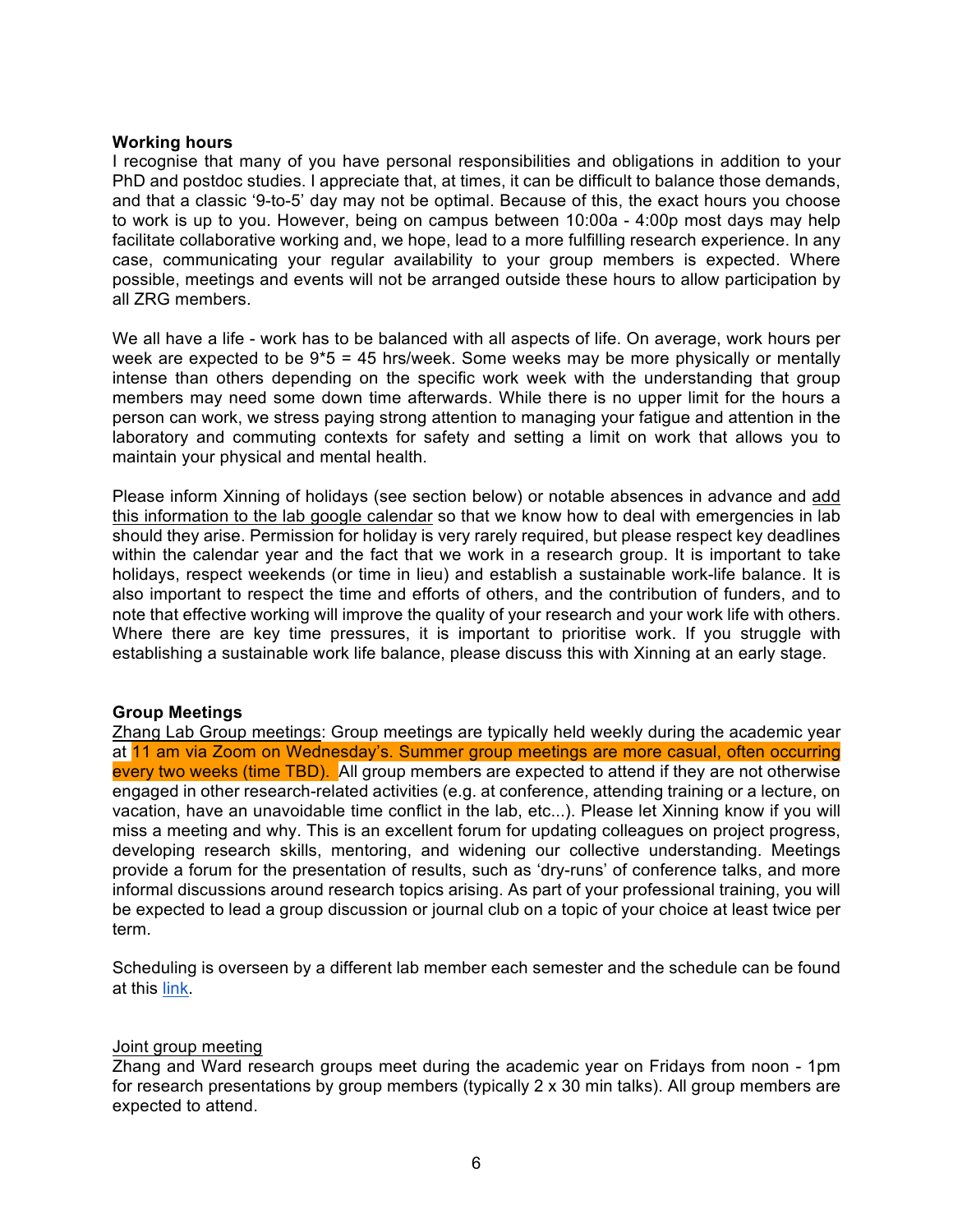Individual meetings: These will occur on an ad-hoc basis as personal situations require. These will give you an opportunity to discuss your progress and any administrative issues that you need individual meetings; in this way, discussions can be focused such that all concerns are addressed. addressed. You are encouraged to send a short agenda ahead of and to come fully prepared for

 Individual meetings should be supported by a "big check in" update to your principal supervisor on a biannual basis using a formal template (*link*) as a framework for discussing progress and plans. Such reports are an important way to self-monitor your progress, as well as keeping your supervisor(s) informed of both positive and negative developments. They are particularly important for those who have supervisors based in other institutions.

## General meeting guidelines for mindfulness :

 We encourage mindfulness of meetings, specifically in their role in the success of their peers and lab group. Specific examples might include:

- offering to support an activity with your expertise/time/encouragement

 - awareness that a consequence of running experiments, folks might have very limited time to chat chat in the hall, minimizing distractions in the lab and office (whistling/tapping/singing/music/perfume) that can make it difficult for others to concentrate

 if comments/questions add to the meeting's discussion/learning or if some might be more appropriate to bring up in a one-on-one side meeting (joint group meeting does not have to be a place to discuss research nitty gritty for more than a few minutes unless multiple people are involved, can participate). - helping each other keep to the scheduled meeting time (30 min? 1 hour? 2 hours?) and deciding

## **Communication**

 While emails may be sent at any time, no lab members are required nor should feel obliged to reply to email outside of their typical work hours (outside of 9a-5pm weekdays) unless a communication is labelled "URGENT" in which case a text that accompanies an email may be most effective. Please give consideration to the timing of the email with respect to what the recipient needs to do; for example, try not to send an email at 17:59 for something that is required for a 10:00 meeting the next day. If you experience any challenges related to flexible working within the ZRG, please do not hesitate to contact Xinning.

 To help with inter-group communication, you should be a member of the Zhang lab Slack group. Please ask Shannon Haynes to be added to the group. Messages to the group should be polite, informative and respectful.

## **Social media**

 In your work-related life, you may wish to engage with social media (e.g. Facebook, Twitter, and Instagram). Please be considerate of others when using these platforms, and respectful for how others may wish to use them. You must therefore bear in mind the *very public nature* of interactions on social media, and that many people (who may not be on a specific platform) will read and hear of online correspondence. For example, if you want to share unpublished research, please discuss this beforehand with all project members for approval on a post. We are not compelled to engage with any social media, use any such media for work-related purposes, and we will never pressure each other to 'friend' or 'follow' each other. Bottom line, be respectful of the lab group and lab group members when posting.

## **Journals**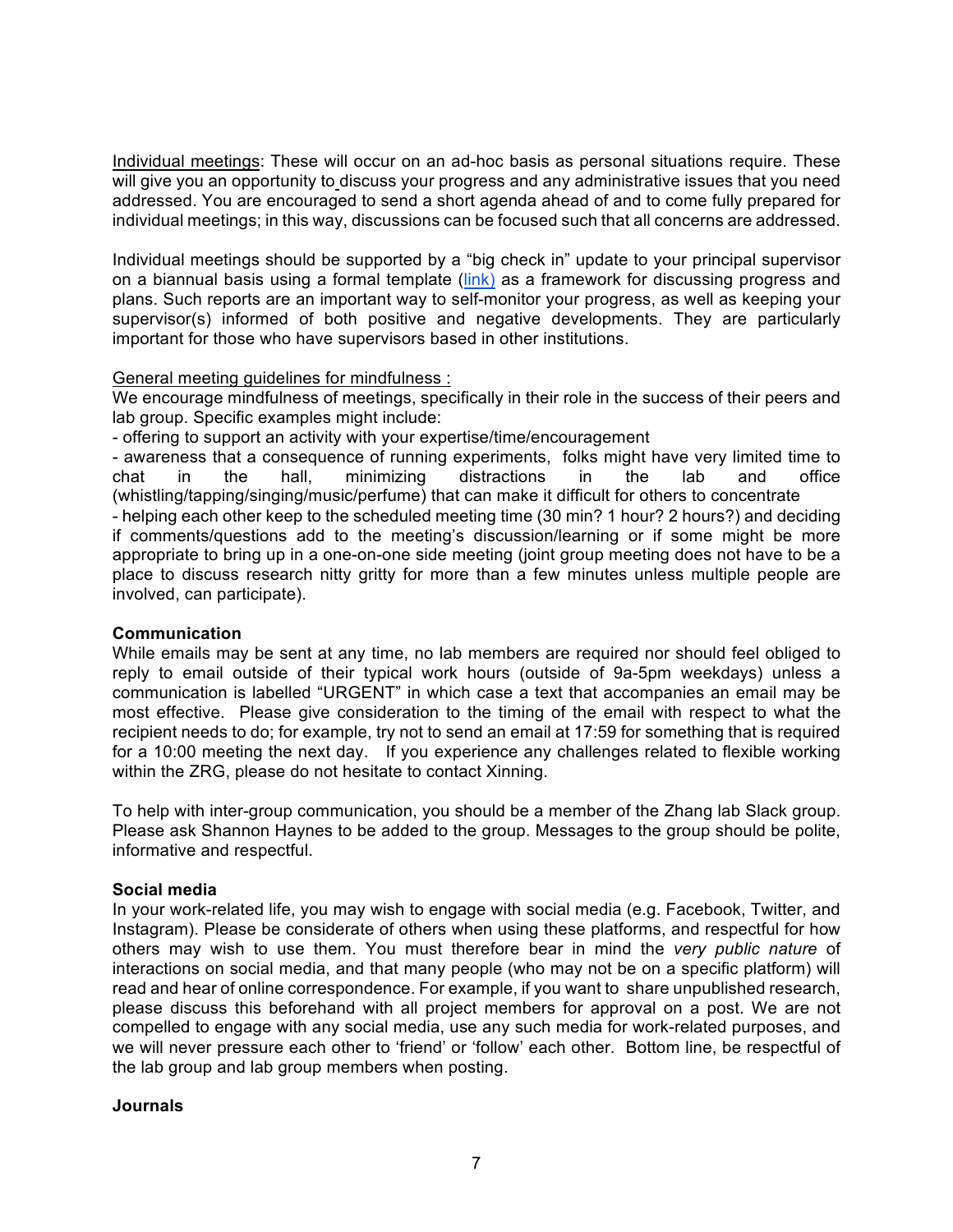You should be familiar with recently published material relevant to your research project. Below are some academic journals that may be of interest:

 *UPDATE: Applied and Environmental Microbiology, mBIO, Journal of Bacteriology, ISME,*  Microbial Ecology, FEMS microbiology, Environmental Microbiology, Limnology and  *Oceanography, Biogeochemistry, New Phytology, Frontiers of MIcrobiology and related, PLos Biology and related, Geochimica et Cosmochimica Acta, Geobiology, Organic Geochemistry, Global Biogeochemical Cycles, Global Change Biology, Environmental Science and Technology, Environmental Research Letters, Metallomics, Nature Geosciences, Nature, Nature Microbiology, Science, Sciences Advances, Scientific Reports, PNAS , National Academy Annual Reviews, Earth and Planetary Science Reviews, etc.* 

 Keeping up on literature: Signing-up to 'mail alerts' from specific journals and more general publication 'feeds' (e.g. Google Scholar) are highly recommended (you can refine by search term, topic); by doing this, you can be kept informed of newly published literature related to your studies. You are encouraged to share any exciting publication news with the group on SLACK, by email, or other means.

### **Holidays**

 PU provides *24* days per year for staff beyond the 10 days designated as university approved holidays (see link to PU calendar). PU graduate students may take up to four weeks of vacation, including any days taken during regular University holidays and scheduled recesses. We strongly the rigours of research. In general, this time off pays itself back in improved productivity and creativity at work. We support flexibility in taking university approved holidays at alternative times of the year, if more convenient. encourage lab members to take time to relax, visit family and friends, and generally unwind from

 \*\*To prevent people from contacting you while on vacation and to keep track of who we should contact in the event of lab emergencies (e.g., freezer failures) please record your vacation on the "Lab Member Traveling" category of our Google Calendar. Shannon will give you access to this calendar upon arrival. \*\*

#### **Service and Outreach**

 Science-oriented service and outreach to the general public for the purpose of communication and for erasing systemic barriers to scientific achievement for historically underrepresented group in the academy is a valued goal of our lab. Given the diversity of talents and life experiences in the group, we support service and outreach in the ways that are most appropriate to individual lab members. This can span the range of classroom demonstrations, mentoring of summer interns, tutoring, demonstrating, involvement in various service and policy committees to... Please research progress, particularly if they mean that you have less availability during normal work hours. There may be a way to structure such activities to be better integrated into the specific goals of existing grants. In general, Xinning is more-than-happy to be flexible on this, so long as researchers are progressing well. But please do request let me Xinning know of substantial commitments as soon as they are established. discuss service and outreach efforts with Xinning should you see them substantially affecting

## **Thanks, and please enjoy your time in the Zhang Research Group!**